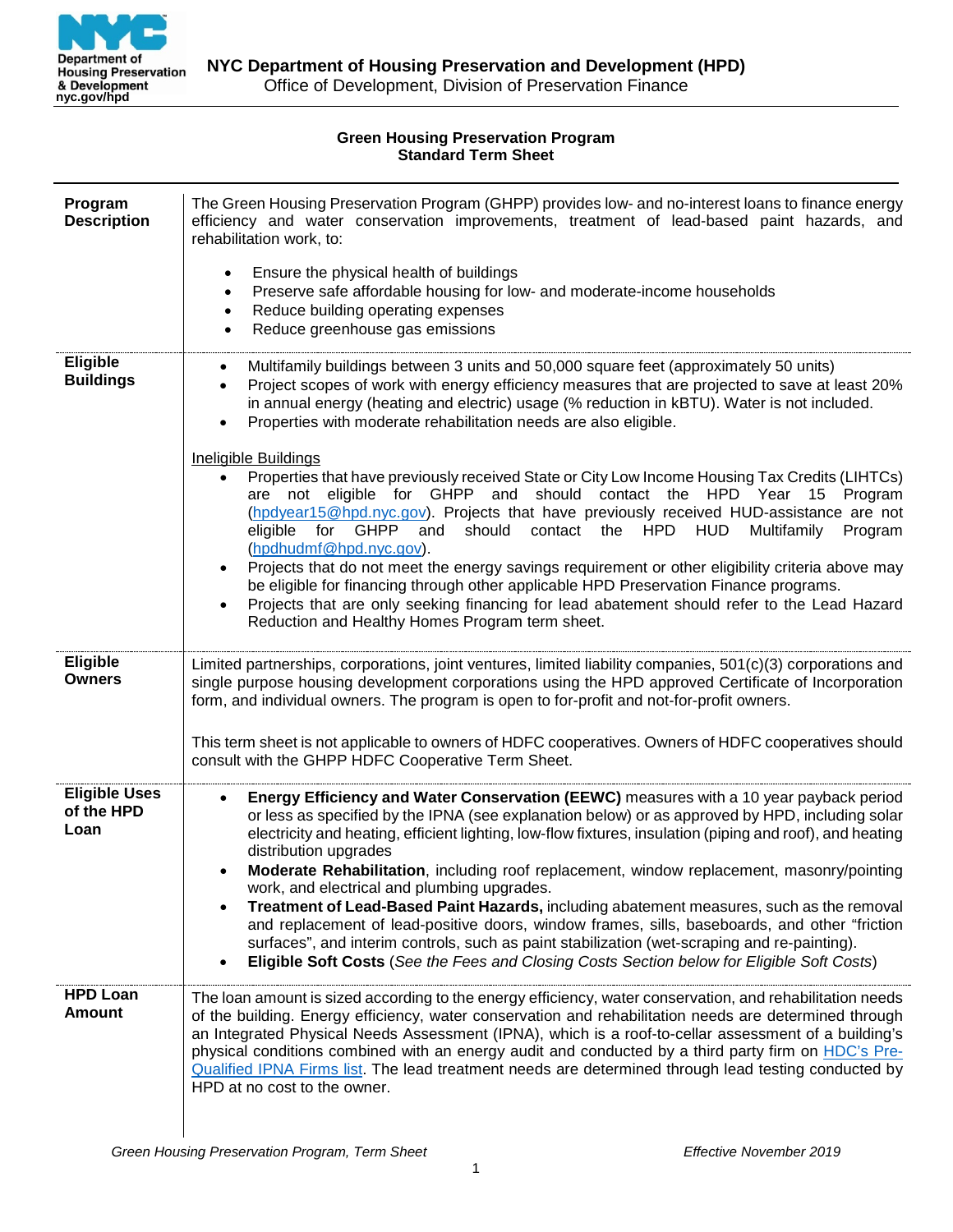

|                          | <b>Buildings with Substantial Lead-Based Paint Hazards</b><br>Maximum loan amount of \$60,000 per residential unit.<br>(see Appendix A for an example of how the loan would be structured if the building had substantial lead<br>treatment needs)                                                                                                                               |                                                                                                                                                                                                                                                                                                                                                                        |                                                                         |           |                                                                                                          |          |                    |                                                |
|--------------------------|----------------------------------------------------------------------------------------------------------------------------------------------------------------------------------------------------------------------------------------------------------------------------------------------------------------------------------------------------------------------------------|------------------------------------------------------------------------------------------------------------------------------------------------------------------------------------------------------------------------------------------------------------------------------------------------------------------------------------------------------------------------|-------------------------------------------------------------------------|-----------|----------------------------------------------------------------------------------------------------------|----------|--------------------|------------------------------------------------|
|                          | <b>Buildings without Substantial Lead-Based Paint Hazards</b><br>The maximum loan amount of \$50,000 per residential unit.<br>(see Appendix A for an example of how the loan would be structured if the building did not have<br>substantial lead treatment needs)                                                                                                               |                                                                                                                                                                                                                                                                                                                                                                        |                                                                         |           |                                                                                                          |          |                    |                                                |
|                          | <b>Small Buildings</b><br>In cases where a project is 15 units or less, has significant rehabilitation needs and cannot leverage<br>private financing, HPD may lend up to \$80,000 per unit.                                                                                                                                                                                     |                                                                                                                                                                                                                                                                                                                                                                        |                                                                         |           |                                                                                                          |          |                    |                                                |
| <b>HPD Loan</b><br>Terms |                                                                                                                                                                                                                                                                                                                                                                                  | <b>Buildings with Substantial Lead-Based Paint Hazards</b><br>The first \$18,500/\$14,500 per residential unit (amount defined by building size; see chart below) of a<br>project's cost is structured as a 0% interest evaporating loan. Any project cost above the evaporating<br>loan amount, with a maximum of \$60,000 per residential unit, is repayable to HPD. |                                                                         |           |                                                                                                          |          |                    |                                                |
|                          |                                                                                                                                                                                                                                                                                                                                                                                  | Maximum<br>Green<br><b>Efficiency</b><br><b>Funds</b><br>(0% interest,<br>evaporating)                                                                                                                                                                                                                                                                                 | Maximum<br><b>Lead Treatment</b><br><b>Funds</b><br>(0%<br>evaporating) | interest, | Maximum<br><b>Moderate</b><br><b>Rehabilitation</b><br><b>Funds</b><br>(repayable, up to<br>3% interest) |          | <b>Loan Amount</b> | <b>Total Maximum HPD</b>                       |
|                          | Small Buildings<br>$(3-15$ units)                                                                                                                                                                                                                                                                                                                                                | \$8,500                                                                                                                                                                                                                                                                                                                                                                | \$10,000<br>$+$                                                         |           | $+$                                                                                                      | \$41,500 | $=$                | \$60,000                                       |
|                          | Mid-Size<br>Buildings (16-50<br>units)                                                                                                                                                                                                                                                                                                                                           | \$4,500                                                                                                                                                                                                                                                                                                                                                                | \$10,000<br>$\ddot{}$                                                   |           | $+$                                                                                                      | \$45,500 | $=$                | \$60,000                                       |
|                          | <b>Buildings without Substantial Lead Treatment</b><br>The first \$8,500/\$4,500 per residential unit (amount defined by building size; see chart below) of a<br>project's cost is structured as a 0% interest evaporating loan. Any project cost above that amount, with<br>a maximum of \$50,000 per residential unit, is repayable to HPD. See below for specific loan terms. |                                                                                                                                                                                                                                                                                                                                                                        |                                                                         |           |                                                                                                          |          |                    |                                                |
|                          |                                                                                                                                                                                                                                                                                                                                                                                  | <b>Maximum Green</b><br><b>Efficiency Funds</b><br>(0% interest,<br>evaporating)                                                                                                                                                                                                                                                                                       |                                                                         |           | <b>Maximum Moderate</b><br><b>Rehabilitation</b><br><b>Funds</b><br>(repayable, up to 3%<br>interest)    |          |                    | <b>Total Maximum HPD Loan</b><br><b>Amount</b> |
|                          | <b>Small Buildings</b><br>$(3-15$ units)                                                                                                                                                                                                                                                                                                                                         | \$8,500                                                                                                                                                                                                                                                                                                                                                                | +                                                                       |           | \$41,500                                                                                                 | $=$      | \$50,000           |                                                |
|                          | Mid-Size<br>Buildings (16-50<br>units)                                                                                                                                                                                                                                                                                                                                           | \$4,500                                                                                                                                                                                                                                                                                                                                                                | ÷.                                                                      |           | \$45,500                                                                                                 | $=$      | \$50,000           |                                                |
|                          |                                                                                                                                                                                                                                                                                                                                                                                  |                                                                                                                                                                                                                                                                                                                                                                        |                                                                         |           |                                                                                                          |          |                    |                                                |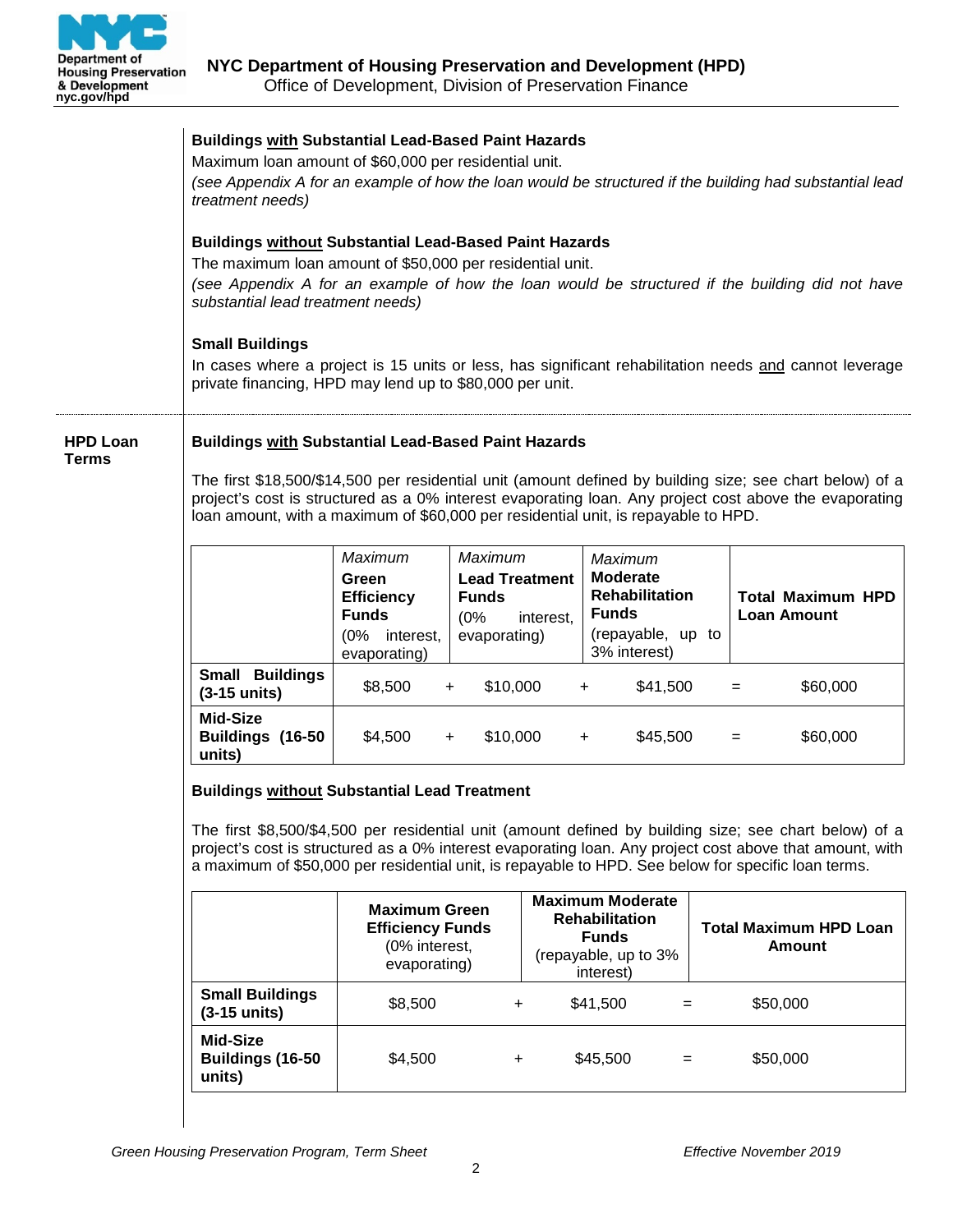

| <b>All Buildings</b>                                            |                                                                                                                                                                                                                                                                                                                                   |                                                                                                                                                                                                                                                                                                                                                                                                                                                                                                                                                                                                                                                                                                                                                                                                                                          |
|-----------------------------------------------------------------|-----------------------------------------------------------------------------------------------------------------------------------------------------------------------------------------------------------------------------------------------------------------------------------------------------------------------------------|------------------------------------------------------------------------------------------------------------------------------------------------------------------------------------------------------------------------------------------------------------------------------------------------------------------------------------------------------------------------------------------------------------------------------------------------------------------------------------------------------------------------------------------------------------------------------------------------------------------------------------------------------------------------------------------------------------------------------------------------------------------------------------------------------------------------------------------|
|                                                                 | <b>Green Efficiency and Lead</b><br><b>Treatment</b><br><b>Funds Only</b>                                                                                                                                                                                                                                                         | <b>Moderate Rehabilitation Funds</b>                                                                                                                                                                                                                                                                                                                                                                                                                                                                                                                                                                                                                                                                                                                                                                                                     |
| Loan Term:                                                      | 15 years                                                                                                                                                                                                                                                                                                                          | 30 years                                                                                                                                                                                                                                                                                                                                                                                                                                                                                                                                                                                                                                                                                                                                                                                                                                 |
| <b>Interest Rate and</b><br>Loan Structure:                     | 0% (a 0.25% servicing fee is<br>applicable during construction<br>only)<br>Evaporating; no interest or<br>principal payments are made<br>during the loan term. The loan<br>evaporates in equal annual<br>amounts over a 15-year period,<br>as long as the building remains<br>in compliance with the HPD<br>Regulatory Agreement. | <b>City Capital Funds</b><br><b>Overall Interest Rate: 3%</b><br>Paid Interest Rate: 1%, inclusive of<br>$\bullet$<br>servicing; HPD may reduce the paid rate to<br>leverage additional financing or meet<br>minimum coverage requirements.<br>Accrued Interest Rate: The balance will<br>defer and accrue, compounding monthly to<br>be paid as a balloon upon maturity.<br>Reso-A Funds<br>Overall and Paid Interest Rate: 1%, inclusive<br>of servicing; HPD may reduce the paid rate to<br>leverage additional financing or meet minimum<br>coverage requirements.<br>Moderate Rehabilitation Funds (incl. Reso A)<br>are repayable. During the permanent period,<br>only the Paid Interest Rate will be paid to HPD.<br>The principal and Accrued Interest Rate will<br>defer and accrue and be paid as a balloon<br>upon maturity. |
| <b>Minimum</b><br><b>Expense</b><br><b>Coverage Ratio:</b>      | 1.05                                                                                                                                                                                                                                                                                                                              | 1.05                                                                                                                                                                                                                                                                                                                                                                                                                                                                                                                                                                                                                                                                                                                                                                                                                                     |
| <b>Minimum Debt</b><br><b>Service</b><br><b>Coverage Ratio:</b> | N/A                                                                                                                                                                                                                                                                                                                               | 1.25 if the HPD loan is the only financing<br>$\bullet$<br>on the project<br>1.15 combined on all mortgages                                                                                                                                                                                                                                                                                                                                                                                                                                                                                                                                                                                                                                                                                                                              |
| <b>Pre-Payment</b><br><b>Penalty:</b>                           | No prepayment allowed                                                                                                                                                                                                                                                                                                             | Declining for the first 5 years:<br>Year 1:5% of unpaid principal<br>Year 2: 4% of unpaid principal<br>Year 3: 3% of unpaid principal<br>Year 4: 2% of unpaid principal<br>Year 5: 1% of unpaid principal                                                                                                                                                                                                                                                                                                                                                                                                                                                                                                                                                                                                                                |
| Replacement<br>Reserve:                                         | N/A                                                                                                                                                                                                                                                                                                                               | 3% of collected rent                                                                                                                                                                                                                                                                                                                                                                                                                                                                                                                                                                                                                                                                                                                                                                                                                     |
| Operating<br>Reserve*:                                          | N/A                                                                                                                                                                                                                                                                                                                               | Minimum of 6 months of maintenance and<br>operating expenses including debt service                                                                                                                                                                                                                                                                                                                                                                                                                                                                                                                                                                                                                                                                                                                                                      |
| <b>Cash Flow:</b>                                               | N/A                                                                                                                                                                                                                                                                                                                               | For Profit: Developer receives 100%<br>Nonprofit: Developer receives 50% and 50% is<br>held in a City-controlled reserve.                                                                                                                                                                                                                                                                                                                                                                                                                                                                                                                                                                                                                                                                                                                |

\*HPD may reduce the Operating Reserve requirement in cases where it would create a burden to the project.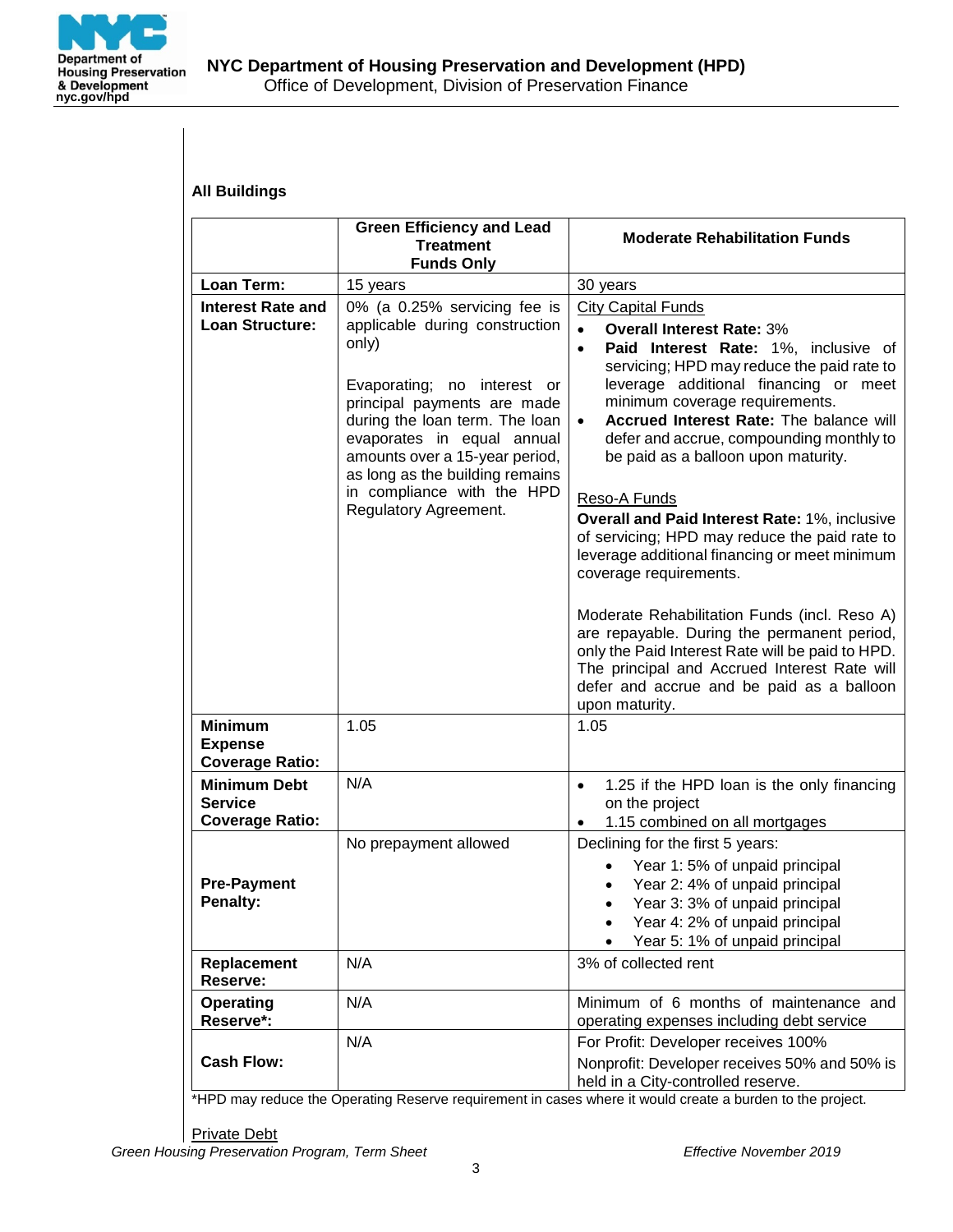

|                                               | HPD loan can be subordinated to existing or new first mortgage debt from a private bank.<br>If a project can support private debt, HPD will require the owner to apply for private financing from<br>$\bullet$<br>one of the participating banks listed below.                                                                                                                                                                                                                                                                                                                                                   |  |  |  |  |  |
|-----------------------------------------------|------------------------------------------------------------------------------------------------------------------------------------------------------------------------------------------------------------------------------------------------------------------------------------------------------------------------------------------------------------------------------------------------------------------------------------------------------------------------------------------------------------------------------------------------------------------------------------------------------------------|--|--|--|--|--|
|                                               | <b>Existing HPD Debt</b><br>HPD may consider extending the term of the existing HPD loan to run concurrent with the new loan<br>term at interest rates consistent with this term sheet.                                                                                                                                                                                                                                                                                                                                                                                                                          |  |  |  |  |  |
|                                               | Utility and Other Energy and Water Efficiency Financing Programs<br>HPD encourages and assists owners in applying for financing from the following programs:                                                                                                                                                                                                                                                                                                                                                                                                                                                     |  |  |  |  |  |
|                                               | <b>Con Edison and National Grid incentive programs</b><br>$\circ$<br>o DEP Toilet Replacement Program (TRP)<br><b>Weatherization Assistance Program (WAP)</b><br>$\circ$<br>NYSERDA Multifamily Performance Program (MPP)<br>$\circ$                                                                                                                                                                                                                                                                                                                                                                             |  |  |  |  |  |
| Owner<br><b>Equity</b><br><b>Requirements</b> | Owners are required to contribute 2% (non-profit) or 10% (for profit) of the total project cost (excluding<br>any refinancing costs, developer fee and reserves) using cash equity. Projects only receiving Reso A<br>funds are not required to contribute equity towards the project. Equity requirements may be decreased<br>or waived for buildings that only borrow up to the Green Efficiency Fund and Lead Treatment Fund<br>threshold amount, as long as the Loan-to-Value does not exceed 98%.                                                                                                           |  |  |  |  |  |
|                                               | Equity is typically provided to fund a portion of the scope of work and documented by a Housing Repair<br>Agreement executed at closing. HPD may consider crediting other non-debt sources including any<br>rebates obtained through a utility incentive program, toward the equity requirement.                                                                                                                                                                                                                                                                                                                 |  |  |  |  |  |
|                                               | All projects proposed to be located in an Opportunity Zone should consider Opportunity Funds as a<br>potential source of equity. Projects that use Opportunity Fund investments must clearly identify the<br>amount of all such investments, the name and location of the Opportunity Fund, and the tax payment<br>implications and benefits for the Opportunity Zone investment. Any additional federal funding beyond<br>the tax must also be disclosed and will be included in the evaluation of the project. Maps of the<br>designated tracts can be found at this link https://esd.ny.gov/opportunity-zones |  |  |  |  |  |
|                                               |                                                                                                                                                                                                                                                                                                                                                                                                                                                                                                                                                                                                                  |  |  |  |  |  |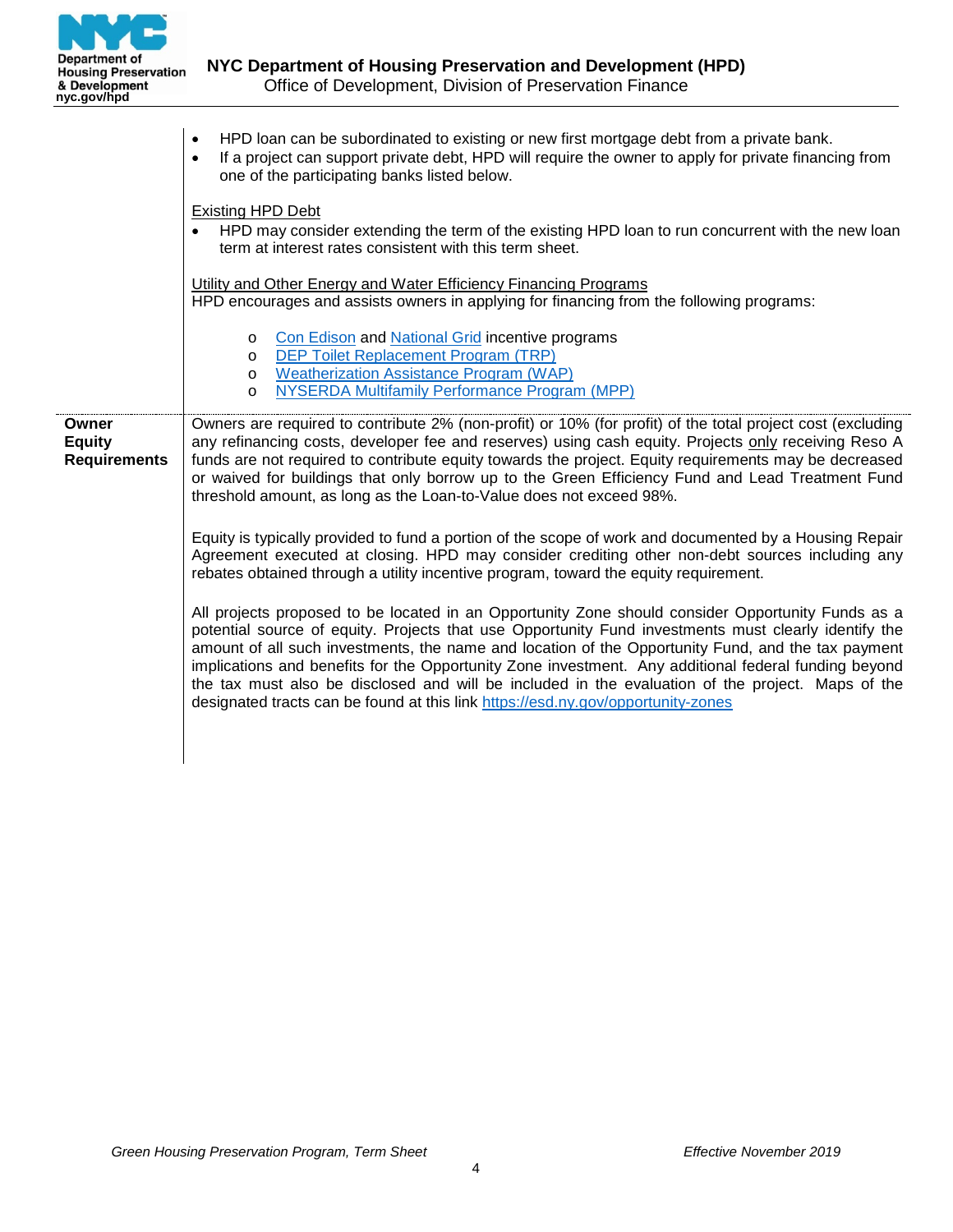

#### **Fees and Closing Costs**

Subject to funding availability, the following fees and closing costs can be paid for through the HPD loan. Owners that do not have the upfront funding to pay for any of the below costs incurred prior to the HPD loan closing can apply for a predevelopment loan from the New York City Energy Efficiency Corporation to cover those costs (terms on the predevelopment loan can be found [here\)](https://www.nyceec.com/ghpp/).

| <b>Item</b>                                                          | <b>Description</b>                                                                                                                                                    | <b>Reimbursable Amount</b>                                                                                                                                                                                                                                                                                                                                                                                                       |
|----------------------------------------------------------------------|-----------------------------------------------------------------------------------------------------------------------------------------------------------------------|----------------------------------------------------------------------------------------------------------------------------------------------------------------------------------------------------------------------------------------------------------------------------------------------------------------------------------------------------------------------------------------------------------------------------------|
| <b>Integrated Physical</b><br><b>Needs Assessment</b><br>(IPNA)      | Roof-to-cellar<br>assessment of a<br>building's physical<br>condition combined with<br>an energy audit                                                                | Base cost of up to \$5,000 per project plus up to<br>\$250 per unit for the first 15 units in a project and<br>up to \$125 per unit for all remaining units.                                                                                                                                                                                                                                                                     |
| <b>Technical</b><br><b>Assistance</b><br><b>Services</b>             | Scope of work<br>development, bid<br>process facilitation,<br>owner's representative<br>services during<br>construction, training<br>and one-year follow up<br>report | Greater of \$2,500 per unit or 5% of the total<br>project costs, with a maximum of \$100,000 for<br>projects greater than 25 units. The entire fee will<br>be held back at closing and released upon<br>project completion (including violation removal<br>and requirements set forth in the Housing Repair<br>Agreement), however HPD may release a<br>portion of the fee to cover HPD approved owner's<br>representative costs |
|                                                                      |                                                                                                                                                                       | Fees for TA services must be reasonable and<br>commensurate with the project scope of work.<br>HPD may limit reimbursement to amounts below<br>the cost thresholds based on these criteria.                                                                                                                                                                                                                                      |
| <b>Developer Fee</b>                                                 | Ensure timely<br>completion of<br>construction work                                                                                                                   | Projects that leverage private debt may be<br>eligible for a developer fee that will be paid in<br>increments based on project milestones. Up to<br>half may be paid during the construction period<br>with the balance payable upon permanent loan<br>conversion.                                                                                                                                                               |
|                                                                      |                                                                                                                                                                       | Nonprofit: Lesser of \$10,000/du and 8%<br>$\circ$<br>of TDC less acquisition, reserves, and<br>developer fee<br>For-profit: 5% of TDC less developer fee<br>O<br>and reserves                                                                                                                                                                                                                                                   |
|                                                                      |                                                                                                                                                                       | Projects that receive a developer fee may not be<br>eligible for the owner's representative services<br>described under the Technical Assistance Fee<br>above.                                                                                                                                                                                                                                                                   |
| <b>Payment and</b><br><b>Performance Bond</b><br>or Letter of Credit | Construction guarantees<br>for projects receiving<br>private financing or over<br>\$1 million in HPD<br>financing                                                     | Typically, 2-5% of the construction contract                                                                                                                                                                                                                                                                                                                                                                                     |
| Environmental<br><b>Testing</b>                                      | asbestos<br>and<br>Lead<br>testing                                                                                                                                    | Asbestos Testing: HPD must approve cost.                                                                                                                                                                                                                                                                                                                                                                                         |
|                                                                      |                                                                                                                                                                       | Lead Testing:<br><b>Buildings Eligible for Lead Treatment Funds:</b><br>Lead testing will be performed by an HPD<br>Lead Inspector at no cost to the owner.                                                                                                                                                                                                                                                                      |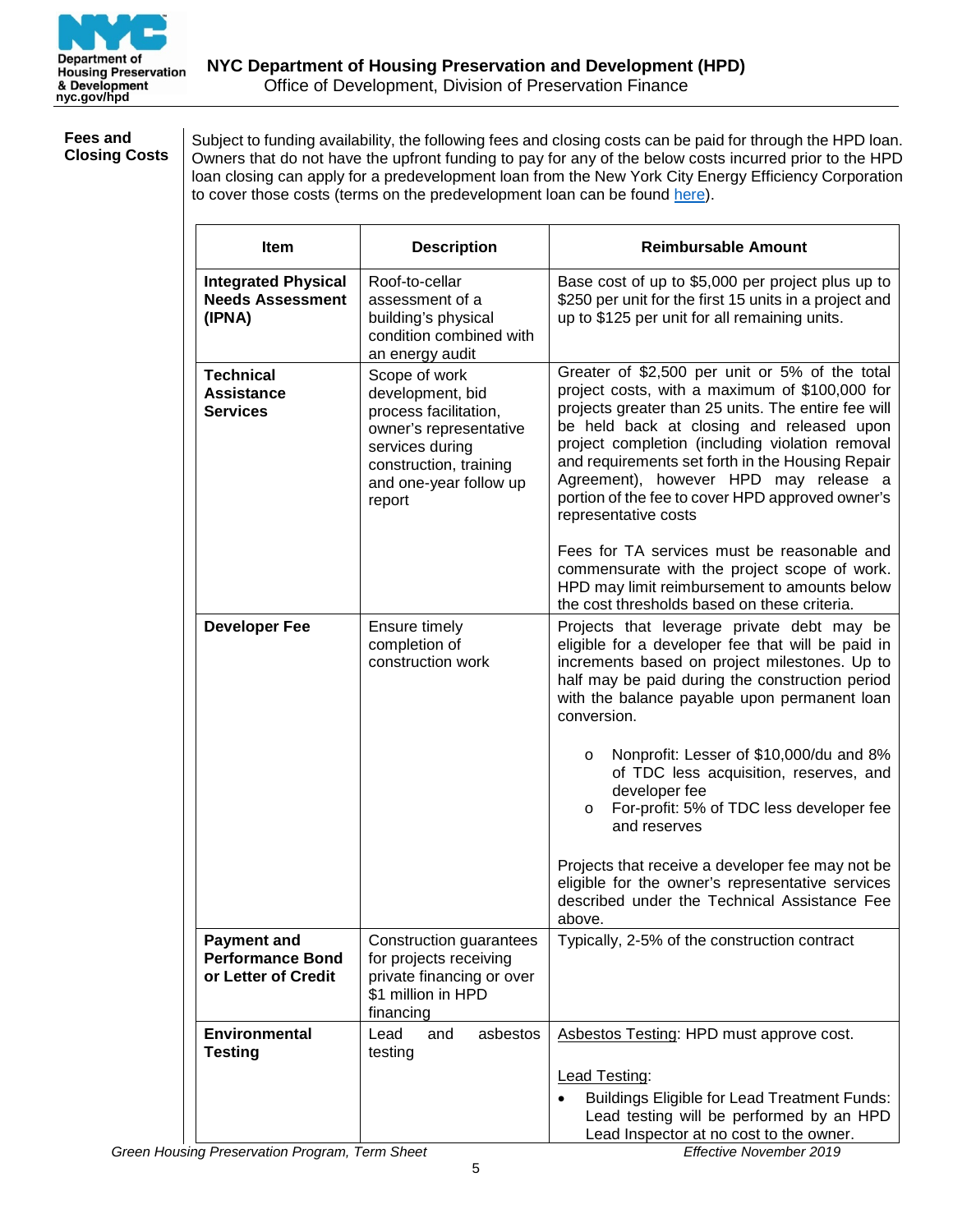

|                                                           |                                                                                                                                                         | Buildings NOT Eligible for Lead Treatment<br>٠<br>Funds: HPD must approve cost |
|-----------------------------------------------------------|---------------------------------------------------------------------------------------------------------------------------------------------------------|--------------------------------------------------------------------------------|
| <b>Title Report</b>                                       | A report that discloses<br>whether there are any<br>competing claims, liens<br>or other issues on the<br>property.                                      | HPD must approve cost                                                          |
| <b>Title Insurance</b>                                    | Insures the owner and<br>lender against loss or<br>damage that can occur<br>due to liens,<br>encumbrances, or<br>defects in the title to a<br>property. | .9% of the total loan amount                                                   |
| <b>Owner Legal Fee</b>                                    | Attorney fee for<br>reviewing legal<br>documents and being<br>present at the loan<br>closing.                                                           | HPD must approve cost                                                          |
| <b>Initial</b><br><b>Benchmarking</b><br><b>Setup Fee</b> | Fee to setup<br>benchmarking account                                                                                                                    | HPD must approve cost                                                          |

The following fees cannot be paid for by HPD through its loan proceeds and must be paid for by the owner at closing (only the Equal Opportunity Fee can be counted towards the equity requirement):

| Item                            | Cost                |
|---------------------------------|---------------------|
| <b>Construction Signage Fee</b> | \$100 per building  |
| <b>Equal Opportunity Fee</b>    | \$1,400 per project |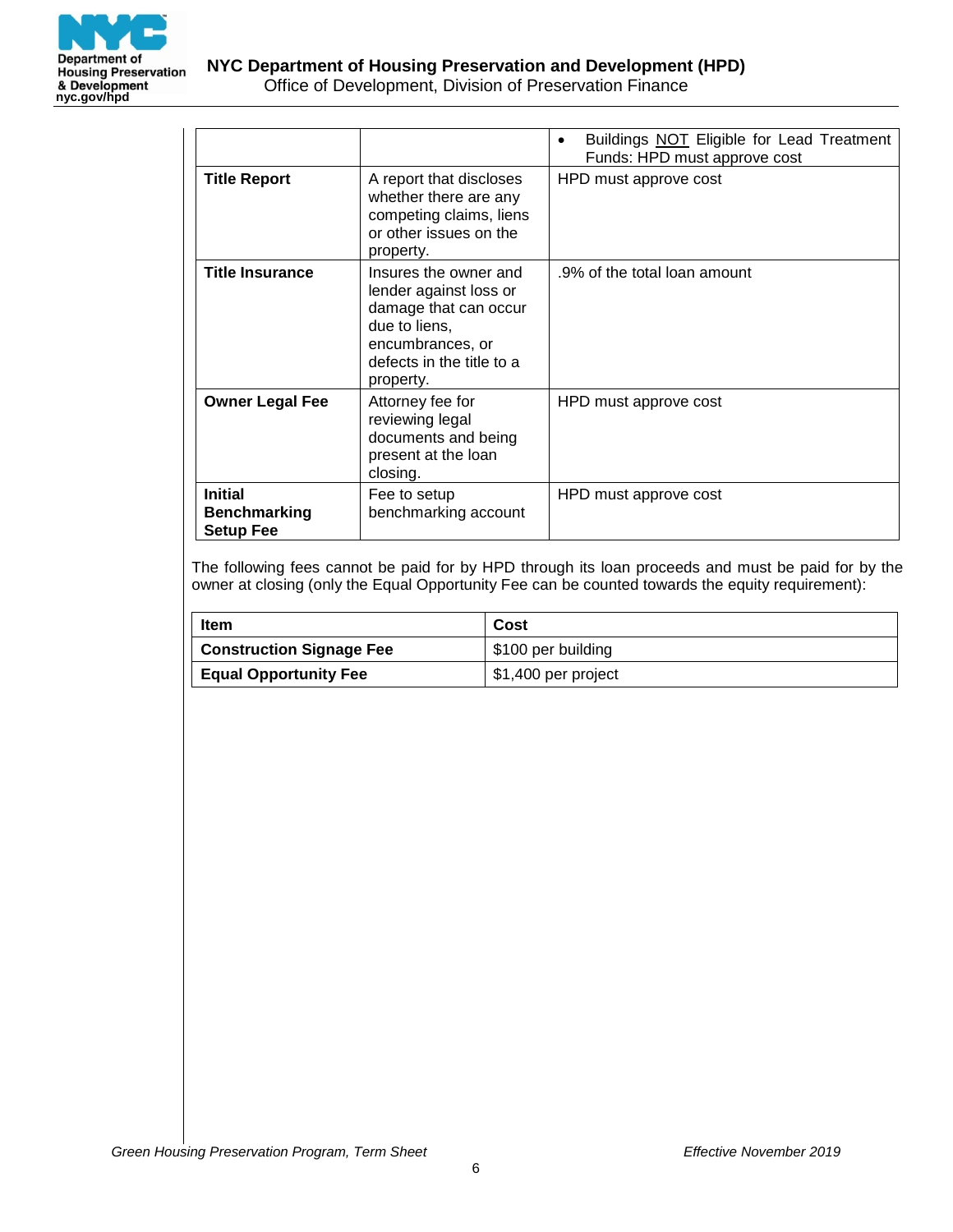

| <b>Regulatory</b><br><b>Requirements</b> | All Owners must enter into a regulatory agreement at closing requiring the following: |                                                                                                                                                                                                                                                                                                        |                                                                                                                                                                                                                                                                                                                                                                                                                                                                                                                                                                                                                                                                                                                                                                                   |  |  |  |
|------------------------------------------|---------------------------------------------------------------------------------------|--------------------------------------------------------------------------------------------------------------------------------------------------------------------------------------------------------------------------------------------------------------------------------------------------------|-----------------------------------------------------------------------------------------------------------------------------------------------------------------------------------------------------------------------------------------------------------------------------------------------------------------------------------------------------------------------------------------------------------------------------------------------------------------------------------------------------------------------------------------------------------------------------------------------------------------------------------------------------------------------------------------------------------------------------------------------------------------------------------|--|--|--|
|                                          |                                                                                       | <b>Green Efficiency and</b><br><b>Lead Treatment Funds</b><br>Only                                                                                                                                                                                                                                     | Green Efficiency, Lead Treatment Funds +<br><b>Moderate Rehab Funds</b>                                                                                                                                                                                                                                                                                                                                                                                                                                                                                                                                                                                                                                                                                                           |  |  |  |
|                                          | Term of<br><b>Regulatory</b><br><b>Agreement</b>                                      | Owners must, at a minimum, agree to a regulatory period through the later of<br>(i) the new HPD loan term, (ii) 15 additional years from the expiration of the<br>current HPD regulatory period, or (iii) the expiration of the J-51 or Article XI tax<br>benefit.                                     |                                                                                                                                                                                                                                                                                                                                                                                                                                                                                                                                                                                                                                                                                                                                                                                   |  |  |  |
|                                          | <b>Rent Stabilization</b>                                                             | $\bullet$<br>agreement.<br>$\bullet$<br>HPD.                                                                                                                                                                                                                                                           | All units must remain in rent stabilization during the term of the regulatory<br>Owner may not apply to DHCR for Major Capital Improvement (MCI) or<br>Individual Apartment (IAI) increases in connection with the work funded by<br>HPD and private loans for this project. Throughout the Term of the<br>Regulatory Agreement, the owner may apply for MCI and IAI increases in<br>accordance with the Rent Stabilization Code, as long as the Legal Rent<br>does not exceed the Rent Limitation set forth in the Regulatory Agreement<br>or the rental assistance rent, if a unit receives rental assistance.<br>All units that are currently not rent stabilized must be registered with DHCR<br>prior to loan closing. Setting for initial legal rents will be determined by |  |  |  |
|                                          | <b>Rent Limitation</b>                                                                | N/A                                                                                                                                                                                                                                                                                                    | Maximum rent charged is 100% AMI.<br>$\bullet$<br>Current rents may be considered in<br>$\bullet$<br>establishing<br>rental<br>restrictions<br>and<br>restrictions may be set at multiple tiers up<br>to a level affordable to households earning<br>100% AMI.<br>Restricted rents for units with current rents<br>$\bullet$<br>below 80% AMI will be set to rents 10%<br>above the current rent. The maximum<br>restricted rents for units with current rents<br>above 80% AMI will be restricted to rents<br>20% above current rent.                                                                                                                                                                                                                                            |  |  |  |
|                                          | <b>Income Limitation</b>                                                              | future<br>Current<br>and<br>$\bullet$<br>vacant apartments must<br>be rented to households<br>whose incomes do not<br>exceed 120% of AMI.<br>If the building's current<br>$\bullet$<br>rents are close to this<br>AMI level, HPD may<br>allow<br>for<br>adjust to<br>appropriate<br>marketing<br>band. | Current and future vacant apartments must<br>$\bullet$<br>be rented to households whose incomes do<br>no exceed 120% of AMI.<br>Units with rents set below 80% AMI can be<br>$\bullet$<br>rented to households earning up to 10%<br>above the rent limitation. Units with rents<br>set above 80% can be rented to households<br>earning up to 20% above the rent limitation.<br>If the building's income is close to the<br>$\bullet$<br>maximum level, HPD may adjust to allow<br>for appropriate marketing band.                                                                                                                                                                                                                                                                |  |  |  |
|                                          | <b>Building</b><br><b>Operations</b>                                                  | N/A                                                                                                                                                                                                                                                                                                    | Projects must maintain an operating and<br>$\bullet$<br>replacement reserve that will stay with the<br>project throughout the regulatory term.<br>Owners must manage the property in<br>$\bullet$<br>accordance with generally acceptable<br>management practices in New York City.<br>HPD may require the owner enter into a<br>management contract with a third-party<br>management entity.                                                                                                                                                                                                                                                                                                                                                                                     |  |  |  |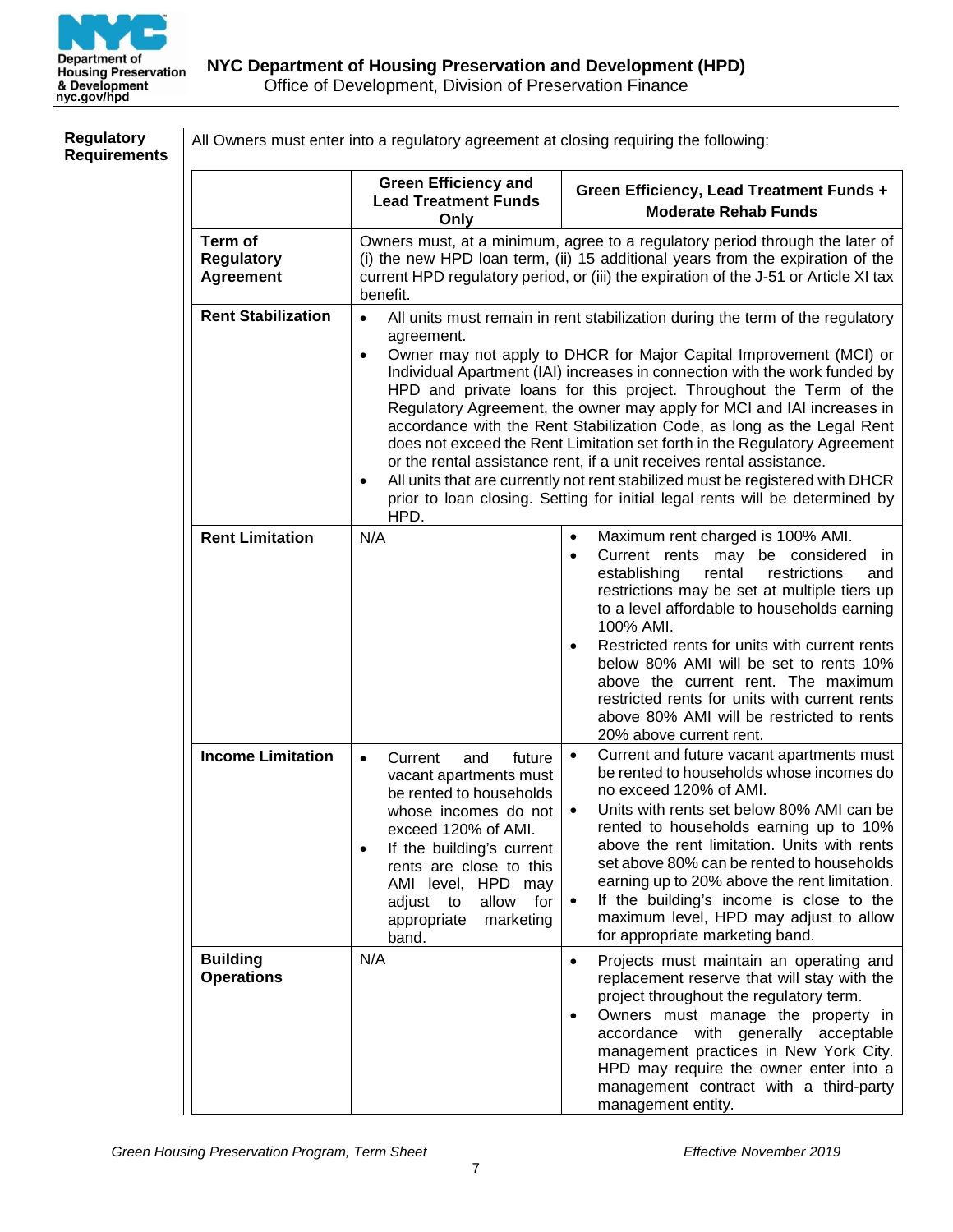

| <b>Real Estate</b><br><b>Tax Benefits</b>                                 | Tax exemptions or abatements may be available pursuant to $J-51$ or Article XI. Projects receiving an<br>Article XI may pay partial taxes based on a Gross Rent Tax (GRT) payment. Gross Rent is defined as<br>total annual income received which includes tenant share plus any tenant subsidy payments.                                                                                                                                                                     |
|---------------------------------------------------------------------------|-------------------------------------------------------------------------------------------------------------------------------------------------------------------------------------------------------------------------------------------------------------------------------------------------------------------------------------------------------------------------------------------------------------------------------------------------------------------------------|
| Design and<br><b>Construction</b><br><b>Requirements</b>                  | All<br>with<br>HPD's<br>Standard<br>Specification<br>projects<br>comply<br>must<br>$\bullet$<br>(http://www1.nyc.gov/site/hpd/developers/specifications-rehabilitation/master-guide-specifications-<br>for-rehabilitation-projects.page), as the specifications relate to the project's scope of work.                                                                                                                                                                        |
|                                                                           | Projects must complete an Integrated Physical Needs Assessment (IPNA) and procure Technical<br>$\bullet$<br>Assistance Services by an HDC pre-qualified IPNA and TA firm. See HDC website for current list of<br>qualified firms: http://www.nychdc.com/Current%20RFP                                                                                                                                                                                                         |
|                                                                           | Projects that fall within a <b>Solarize NYC</b> catchment area may use the selected Solarize installer to<br>$\bullet$<br>design and install the solar system. All projects that fall outside of the catchment area must<br>competitively bid out the solar project, if it is determined that solar is a physically and financially<br>feasible option.                                                                                                                       |
|                                                                           | Prior to closing, all projects must complete benchmarking on a whole building basis using a<br>$\bullet$<br>Benchmarking<br>Software<br>Provider<br>Firm<br>that<br>has<br>been<br>pre-qualified<br>HDC:<br>by<br>http://www.nychdc.com/Current%20RFP. Funded projects must benchmark throughout the HPD<br>regulatory term.                                                                                                                                                  |
|                                                                           | Projects where HPD/HDC's contribution is more than \$2 million will have to comply with the M/WBE<br>$\bullet$<br>Build Up Program requiring developers/owners to spend at least a quarter of HPD-supported costs<br>on certified M/WBEs over the course of design and construction of an HPD-subsidized project. A<br>minimum goal will be required for each project subject to the program. Developers may adopt a goal<br>higher than the minimum.                         |
|                                                                           | HPD requires developers, general contractors, and subcontractors working on projects receiving<br>$\bullet$<br>more than \$2 million in City subsidy to share job openings in entry- and mid-level construction<br>positions with HireNYC and to interview the qualified candidates that HireNYC refers for those<br>openings.                                                                                                                                                |
|                                                                           | Owners are required to survey all tenants in a project using HPD's Aging-in-Place Survey to<br>$\bullet$<br>determine modifications needed to assist tenants age more comfortably and safely in place. The<br>scope of work will include the modifications listed in the survey as requested by tenants.                                                                                                                                                                      |
| <b>Fair Housing</b><br>and<br><b>Accessibility</b><br><b>Requirements</b> | The owner is required to comply with all applicable Federal, State, and local laws, orders, and regulations<br>prohibiting housing discrimination. The Developer must also construct the project in compliance with all<br>laws regarding accessibility for people with disabilities, including but not limited to the New York City<br>Building Code, the federal Fair Housing Act, the Americans With Disability Act, and Section 504 of the<br>Rehabilitation Act of 1973. |
| <b>Marketing</b>                                                          | All projects must be marketed according to HPD and HDC marketing guidelines. The owner must submit<br>a marketing plan for agency review and approval. Where applicable, marketed projects will be required<br>to use HPD's and HDC's lottery process.                                                                                                                                                                                                                        |
| <b>Application</b><br><b>Process</b>                                      | Owners must apply to HPD and through one of the participating private lenders listed below, if<br>applicable.                                                                                                                                                                                                                                                                                                                                                                 |
| <b>Participating</b><br><b>Banks</b>                                      | Community Preservation Corporation: Atalia Howe, 646-822-9427<br>Enterprise Community Partners: Victoria Rowe-Barreca, 212-284-7181<br>Low Income Investment Fund: Ivan Levi, 212-509-5509 x 29<br>Local Initiatives Support Corporation (LISC): Arturo Suarez, 212-455-1606<br>New York City Energy Efficiency Corporation (NYCEEC): Poise Constable, 646-797-4615                                                                                                           |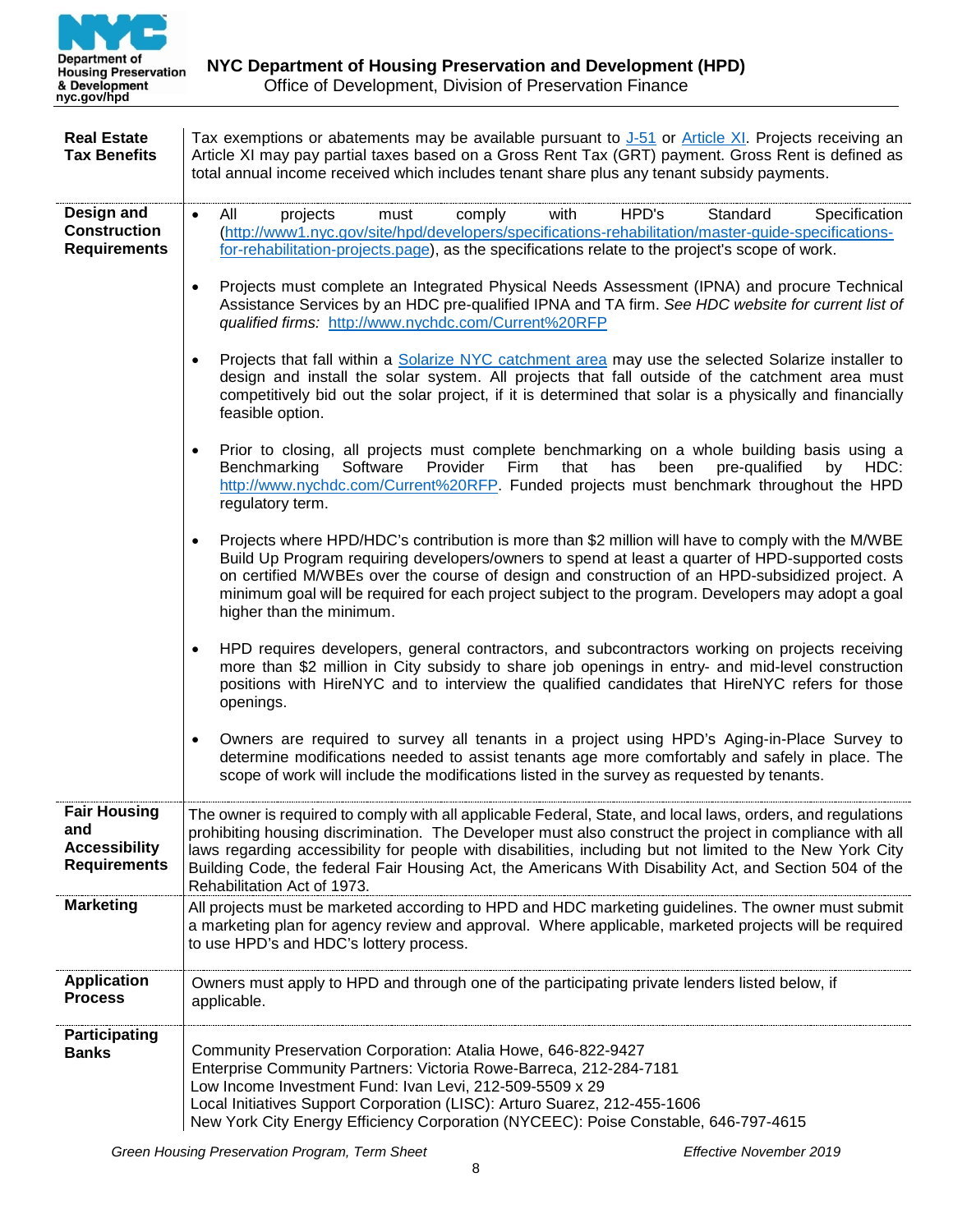

|                    | Habitat for Humanity Community Loan Fund: Christopher Illum, 646-779-8861                       |
|--------------------|-------------------------------------------------------------------------------------------------|
| <b>HPD Contact</b> | Dara Yaskil, Director, Green Housing Preservation Program<br>212-863-8929 / hpdpres@hpd.nyc.gov |

*HPD, in its sole discretion, may, at any time and without prior notice, terminate the program, amend or waive compliance with any of its terms, or reject any or all proposals for funding.*

NOTE: The project receiving funding under this program may be subject to Section 3 of the Housing and Urban Development Act of 1968 (12 U.S.C. 1701u) and the implementing regulations at 24 CFR part 135. If applicable to the project, (i) to the greatest extent feasible, opportunities for training and employment arising in connection with the planning and carrying out of the project must be given to "Section 3 Residents" as such term is defined in 24 CFR 135.5; and (ii) to the greatest extent feasible, contracts for work to be performed in connection with any such project must be awarded to "Section 3 Business Concerns" as such term is defined in 24 CFR part 135.5.

# **APPENDIX A**